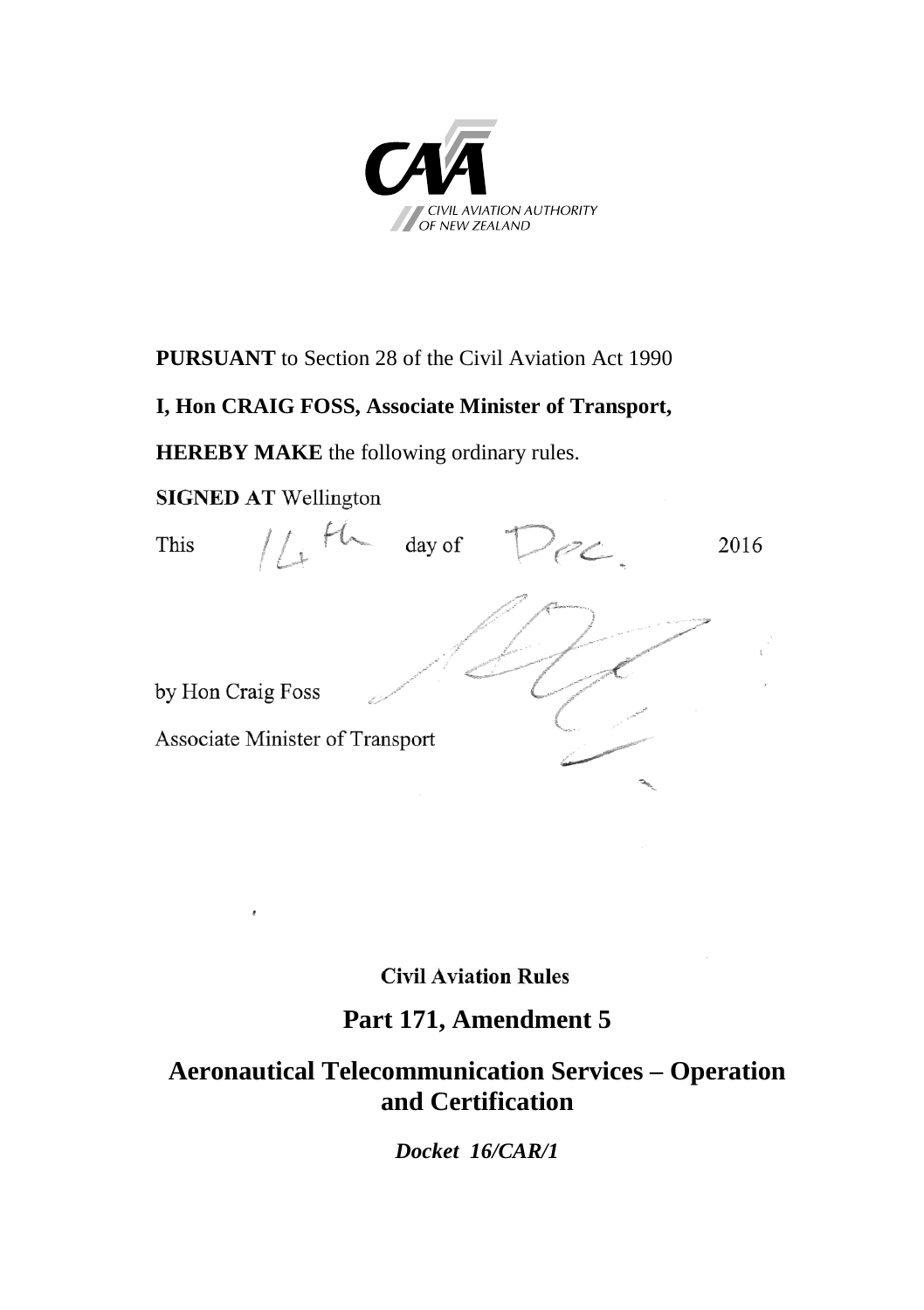# **Contents**

| Part 171 Aeronautical Telecommunication Services – Operation |                                                               |  |
|--------------------------------------------------------------|---------------------------------------------------------------|--|
|                                                              | 171.251 Transition for aeronautical telecommunication service |  |
|                                                              |                                                               |  |
|                                                              |                                                               |  |
|                                                              |                                                               |  |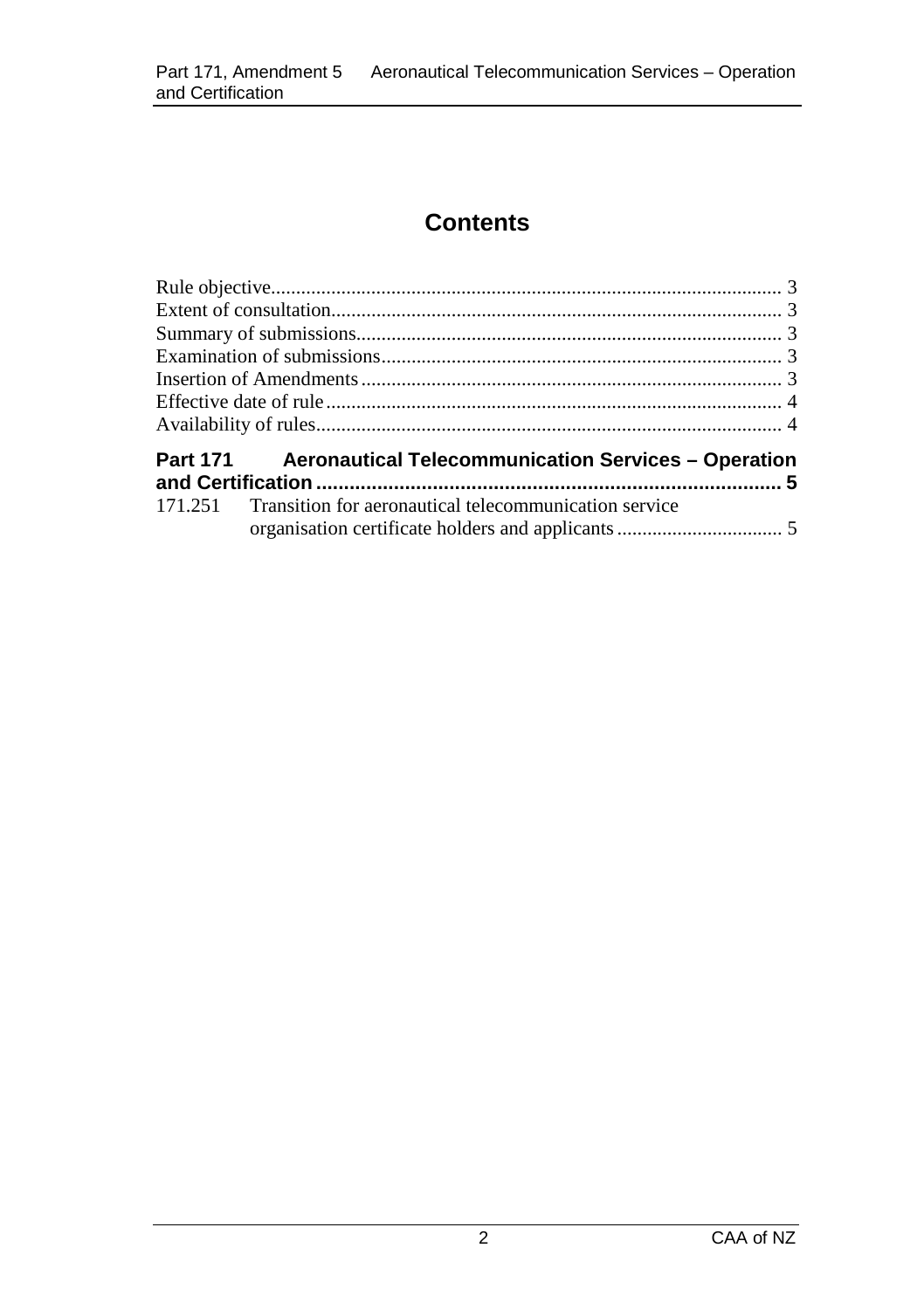# <span id="page-2-0"></span>**Rule objective**

The objective of amendment 5 to Part 171 is to correct aspects of the Safety Management transitional provision in line with original policy intentions.

### <span id="page-2-1"></span>**Extent of consultation**

A Notice of Proposed Rulemaking, NPRM 16-01, containing the proposed changes to Part 171 and other rules was issued for public consultation under Docket 16/CAR/1 on 2 June 2016.

The NPRM was published on the CAA website and emailed to subscribers of the automatic alert service provided by the CAA.

A period of 27 days was allowed for comment on the proposed rules.

# <span id="page-2-2"></span>**Summary of submissions**

Six written submissions and no oral comments were received on the NPRM. These submissions and comments have been considered and as a result a minor and non-controversial amendment is being made to rule 91.605 and two new definitions are being inserted in Part 1 to clarify the definition of "Instrument runway".

A summary of submissions for this NPRM is available on the CAA website.

No submissions were received in relation to the proposed amendments to Part 171.

### <span id="page-2-3"></span>**Examination of submissions**

Submissions may be examined by application to the Docket Clerk at the Civil Aviation Authority between 8:30 am and 4:30 pm on weekdays, except statutory holidays.

### <span id="page-2-4"></span>**Insertion of Amendments**

This Part was amended by:

• rule 171.251 (the Safety Management transition rule) was amended to clarify that the body in paragraph (a) is the applicant for the grant of the certificate; that both applicants and certificate holders have to submit implementation plans for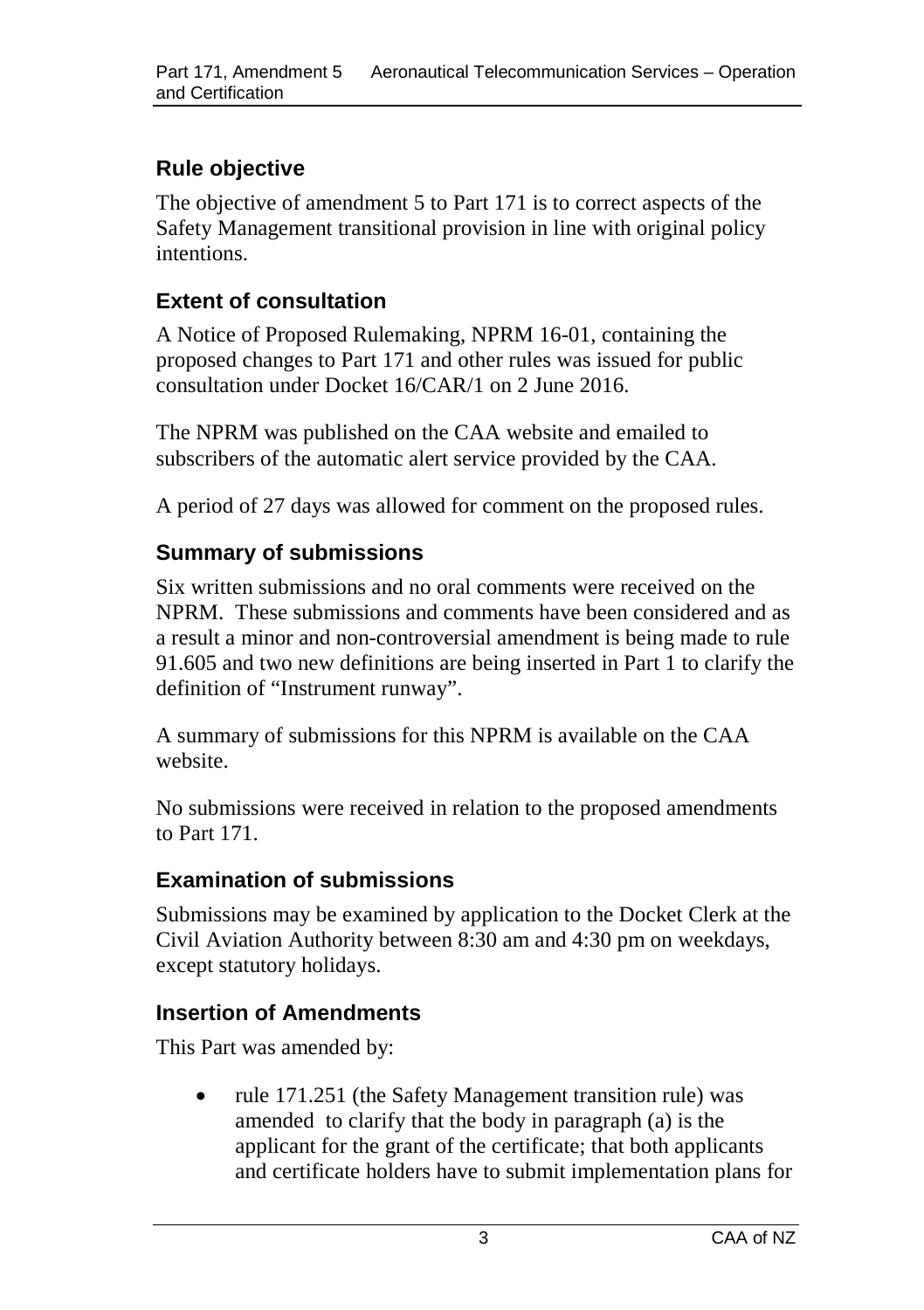safety management to the Director; the timing of when plans must be submitted; that certificate holders do not need to submit the implementation plan with their certificate renewal application but may do so separately; to correct an incorrect statutory reference and to remove the wording in paragraph (f) of the existing rule.

#### <span id="page-3-0"></span>**Effective date of rule**

Amendment 5 to Part 171 comes into force on 10 March 2017.

#### <span id="page-3-1"></span>**Availability of rules**

Civil Aviation Rules are available from–

CAA web site: <http://www.caa.govt.nz/> Freephone: 0800 GET RULES (0800 438 785)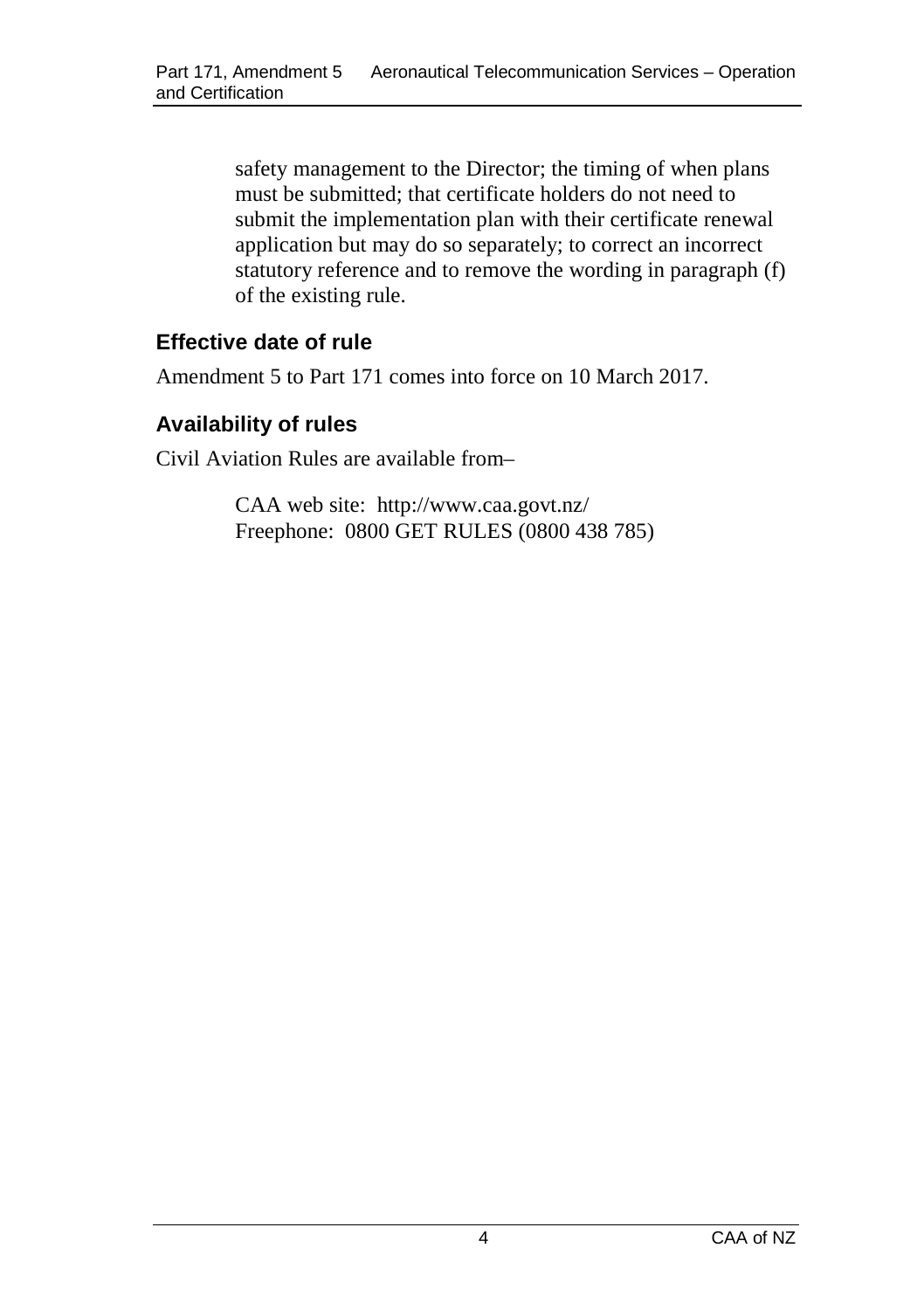# <span id="page-4-0"></span>**Part 171 Aeronautical Telecommunication Services – Operation and Certification**

*Replace rule 171.251 with the following rule:*

#### <span id="page-4-1"></span>**171.251 Transition for aeronautical telecommunication service organisation certificate holders and applicants**

- (a) This rule applies to each—
	- (1) holder of an aeronautical telecommunication service certificate:
	- (2) applicant for the grant of an aeronautical telecommunication service certificate.

(b) Before the date for implementation set in accordance with subparagraph (e)(2), an organisation to which this rule applies is not required to comply with—

- (3) rule  $171.51(a)(2)(ii)$ , if instead of a senior person responsible for the system for safety management, the organisation has a senior person responsible for internal quality assurance:
- (4) rule 171.73, if instead of establishing, implementing, and maintaining the system for safety management, the organisation has established an internal quality assurance system that complies with rule 171.253:
- (5) rule 171.77(a)(1A)(i):
- (6) rule 171.77(a)(3)(ii):
- (7) rule 171.77(a)(5A).

(c) A completed CAA form and implementation plan must be submitted to the Director—

(1) after 1 February 2016 for an applicant for the grant of an aeronautical telecommunication service certificate under subparagraph  $(a)(2)$ ; and